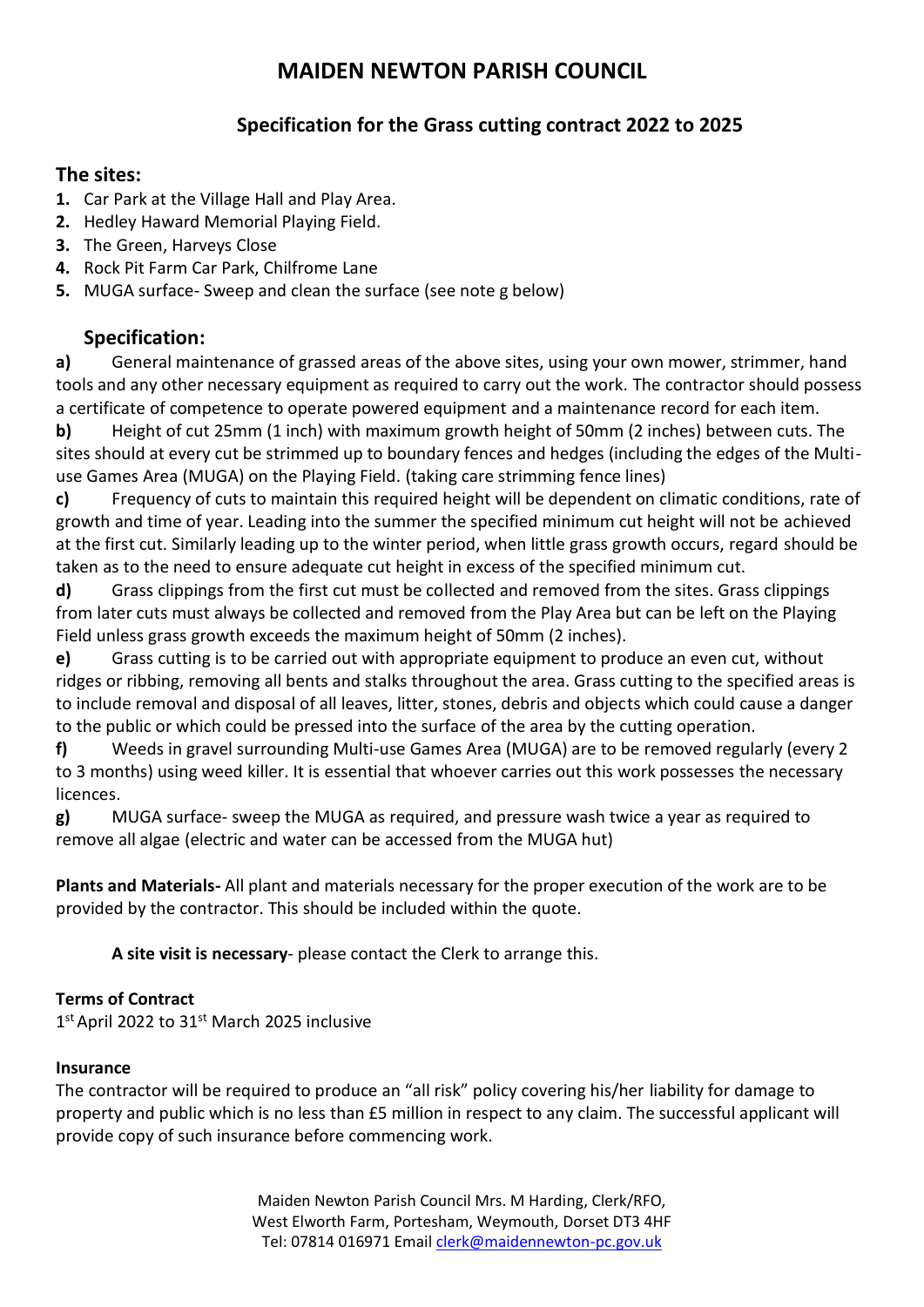### **General Workmanship and site cleanliness**

All work to be carried out in accordance with all relevant Codes of Practice and in accordance with good building practise. All works should be completed in a tidy and workmanlike manner. All areas shall be left clean, and all debris/rubbish and materials shall be removed from the site prior to works completion.

### **Construction Design and Management Regulations**

The contractor is responsible for a Health and Safety of the works on site and is to be fully compliant to CDM Regulations.

### **All Work**

To be carried out must be to the satisfaction of the Parish Council, works will be inspected by Councillors or the Clerk during the period of works.

### **Maiden Newton Grass cutting**

**PRICING SHEET** the items have been detailed individually to enable the PC to consider the costs of maintaining each item.

| Item                                         | <b>Price before VAT</b> | VAT (if registered) | <b>Total</b> |
|----------------------------------------------|-------------------------|---------------------|--------------|
| 1. Village Hall Car Park and Play<br>Area    |                         |                     |              |
| 2. Hedley Haward Memorial<br>Playing Field.  |                         |                     |              |
| 3. The Green, Harveys Close                  |                         |                     |              |
| 4. Rock Pit Farm Car Park,<br>Chilfrome Lane |                         |                     |              |
| 5. Sweep and clean the MUGA<br>surface       |                         |                     |              |
| <b>Total</b>                                 |                         |                     |              |

**Comments/ requirements etc**: please continue on a separate sheet if required.

**Day rate……………..**

**Name of Contractor: ……………………………………………………………..**

**Signed: ……………………………………………… Date:…………….……**

**Print Name: ……………………………………………………………..**

Maiden Newton Parish Council Mrs. M Harding, Clerk/RFO, West Elworth Farm, Portesham, Weymouth, Dorset DT3 4HF Tel: 07814 016971 Email [clerk@maidennewton-pc.gov.uk](mailto:clerk@maidennewton-pc.gov.uk)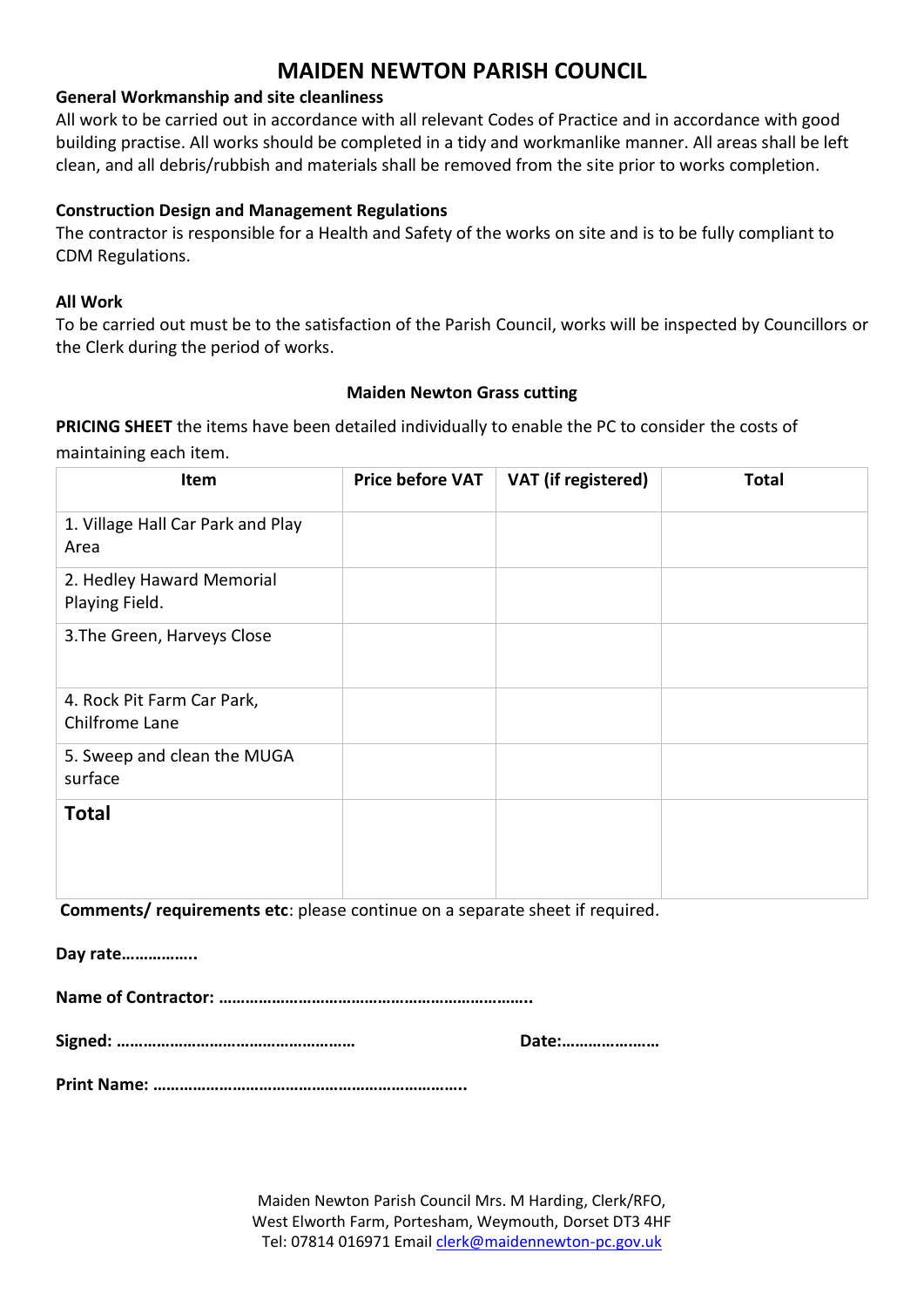### **Instructions to Tenderers**

Tenders should include the completed Pricing Sheet and be submitted in plain envelopes, which should bear no distinguishing marks that could enable the sender to be identified, addressed to:

The Parish Clerk (Ref Maiden Newton Grass contract) Maiden Newton Parish Council West Elworth Farm Portesham Weymouth Dorset DT3 4HF

Tenders should be despatched to be received by the Council at the above address by

### 2<sup>nd</sup> March 2022. To be considered at the 3<sup>rd</sup> March 22 Parish Council meeting

Alternatively, you may email your tender to the Parish Clerk as above. [clerk@maidennewton-pc.gov.uk](mailto:clerk@maidennewton-pc.gov.uk)

Tenders should allow for inspection of the work at appropriate stages should this be required.

Tenders should include estimates for when works would commence and finish and any working requirements the Tenderer has (e.g. works to be undertaken at particular times).

Tendered prices should be stated clearly for each part of the specification requiring separate pricing, and any VAT payable should be stated clearly and separately.

Any assumptions made or conditions or limitations that the Tenderer wishes to impose should be clearly stated. In particular if any of the terms and conditions contained herein pose problems for you then please discuss them with the Parish Clerk before you submit a tender.

Invoices should normally be rendered on completion of the specified works to the client's satisfaction. The Council will undertake to pay approved invoices within 1 month of approval. On larger projects it may be appropriate for stage payments to be made. If you believe that this applies, then please note this and the matter will be discussed with you if the Council wishes to appoint you for the work.

Before undertaking any work etc for the Council the Contractor appointed should carry insurance appropriate to the work, goods or services involved (for example employers liability, public liability or professional indemnity insurance). The Contractor appointed should be prepared to evidence this to the Council.

All tenders are provided at the Tenderer's cost and the Council is not bound to accept any tender.

The Maiden Newton Parish Council is not bound to accept the lowest or any tender.